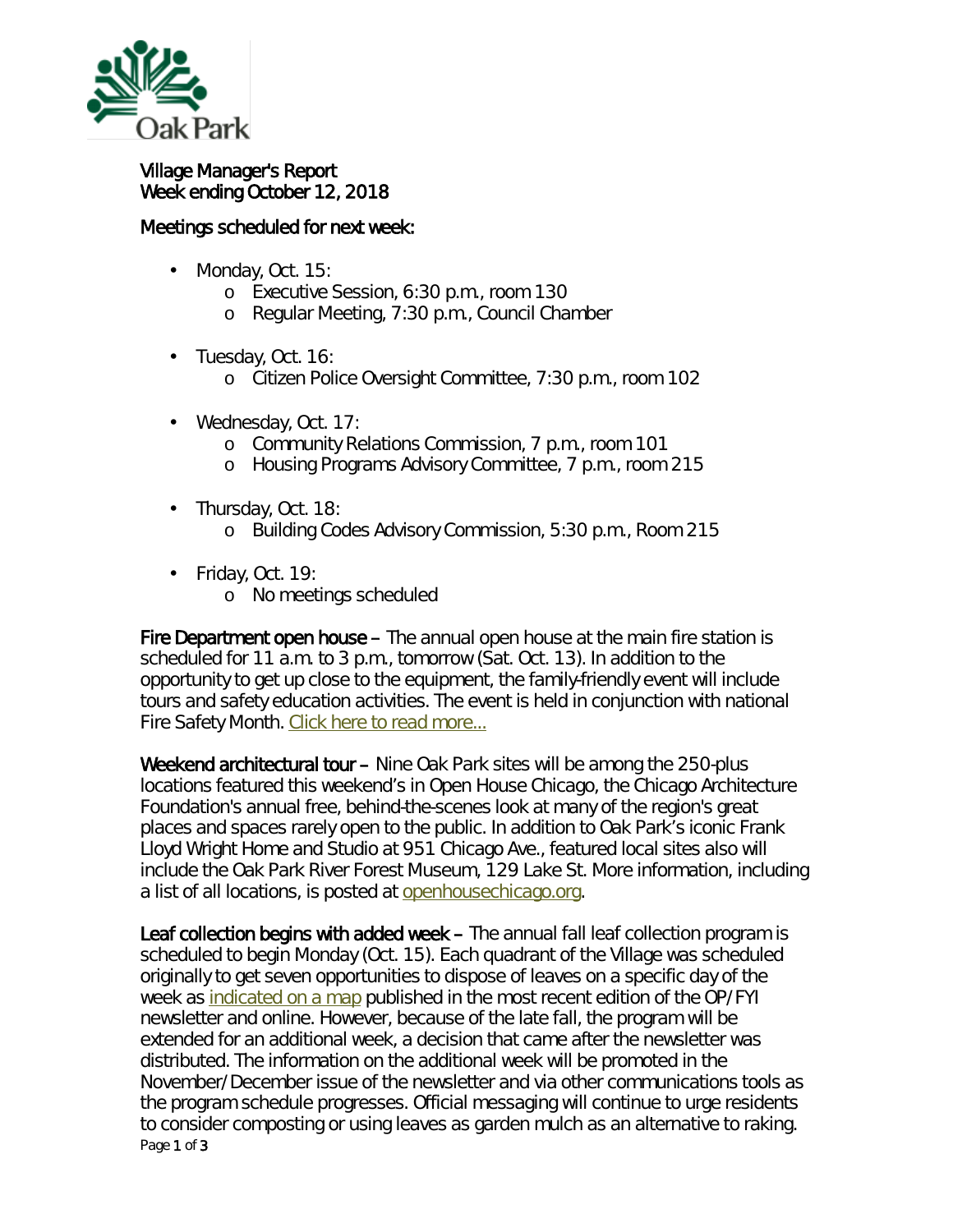Food and thought – The Community Relations Department and Commission will partner with Unity Temple Restoration Foundation to host a four-part **Dinner &** [Dialogue](https://www.oak-park.us/our-community/community-relations/dinner-dialogue) series that will explore issues relevant to the community. The popular program brings individuals of different races and views together over a meal to help break down barriers and issues that so often divide people. Topics for the series are still being finalized, as are the date and location details, but aging in place, intergenerational relations and analyzing the impact of the *[America to Me](https://kartemquin.com/films/america-to-me)* documentary are being considered as discussion topics. So far this year, the Dinner & Dialogue program has sponsored four dinners that brought together nearly 50 individuals for good food and frank conversation.

ZBA activities – The Zoning Board of Appeals this week approved requests for variances for the two major District 97 school expansion projects. Variances for Longfellow Elementary, 715 Highland Ave., allow for no setback for a fenced-in play area along Jackson Boulevard and no additional on-site parking for the expansion that will house eight new classrooms. The variance for Lincoln Elementary, 1111 S. Grove Ave. was not to require an additional parking space for the expansion that will house 10 new classrooms.

Berkshire sewer project – Preparation will start next week for a sewer relief project on Berkshire Street between Grove and Linden avenues. The scope of the underground work will mean that the curb will be replaced and the street resurfaced. Should the project not be completed prior to winter, the street will be reopened to vehicles and work completed in the spring. Residents affected by the work, including St. Giles Parish and School, have been notified of the upcoming work and its impacts on the neighborhood.

Redevelopment project news – Work resumed this week at the **District House** development at Lake Street and Euclid Avenue as the sewer contractor installed a catch basin, made a connection to the main sewer and relocated a fire hydrant. The electrical contractor is expected to be on site next week, but the sidewalk along Lake Street likely will not be open until mid-November. Meanwhile, by the [Eleven 33](https://oakparkeconomicdevelopmentcorporation.org/portfolio/lincoln-property-co-development/)  [development](https://oakparkeconomicdevelopmentcorporation.org/portfolio/lincoln-property-co-development/) in the Hemingway District, crews prepared foundations for street light poles on South Boulevard and began reconstructing the alley east of the site. The next major step will be pouring concrete for the adjacent Harlem Avenue sidewalk, which will cause periodic lane closures on the busy roadway.

Traffic studies – Work is underway across the Village to update traffic flow studies of residential streets last completed in the late 1990s. The data will be used to help analyze future traffic issues that may come before the Transportation Commission for review. Data collection is expected to continue for several more weeks, but traffic flow will not be affected.

Construction updates – Restoration and street light installation are proceeding along both North and South boulevards and under the Kenilworth Avenue viaduct. Periodic notifications and project schedule changes are posted online at [www.oak](http://www.oak-park.us/boulevards)[park.us/boulevards.](http://www.oak-park.us/boulevards) Paving is expected to continue for up to two more weeks on the 10 blocks of streets and four parking lots being rehabilitated during the season's final round of paving projects.